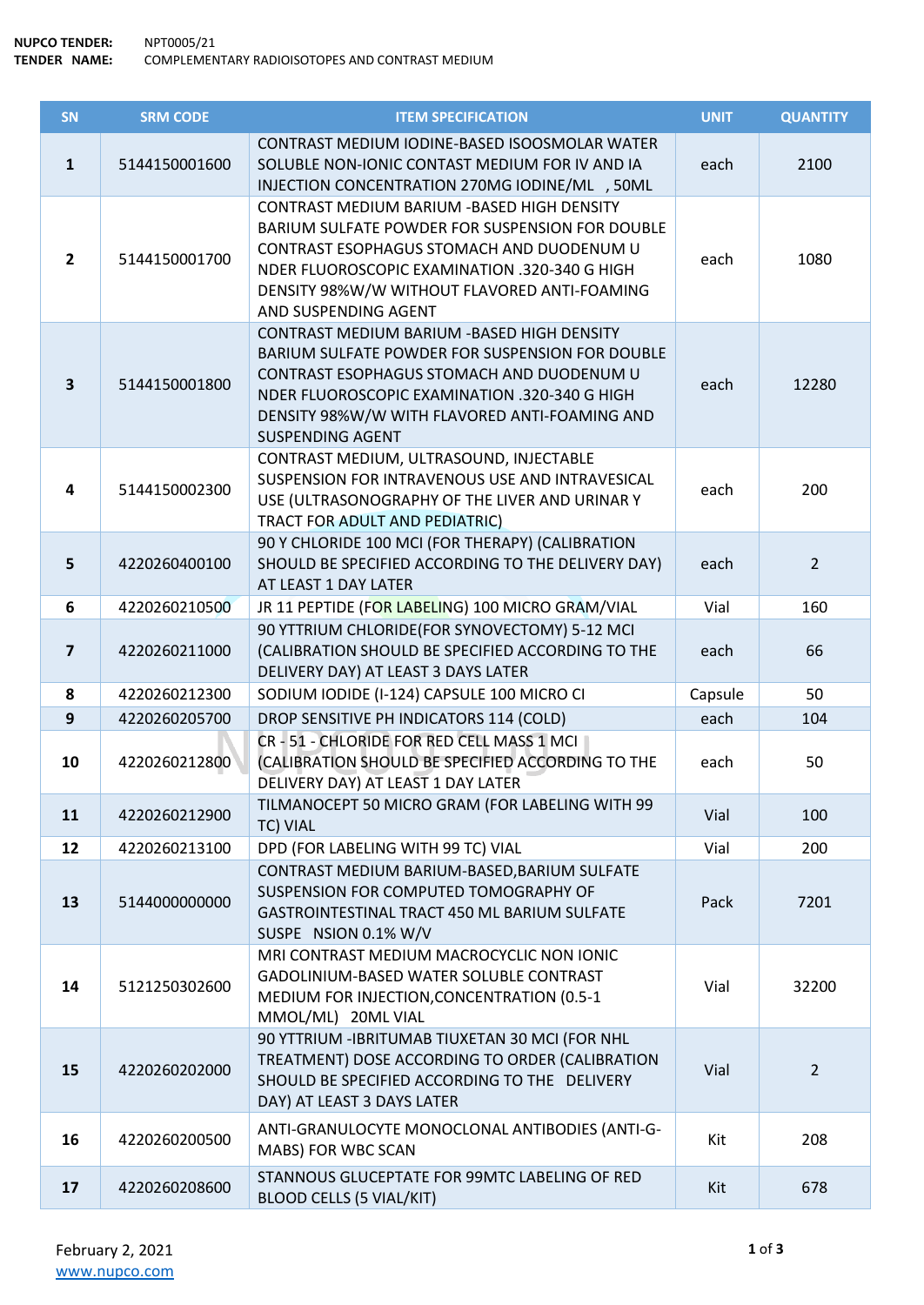| SN | <b>SRM CODE</b> | <b>ITEM SPECIFICATION</b>                                                                                                                                                                                                                                                      | <b>UNIT</b> | <b>QUANTITY</b> |
|----|-----------------|--------------------------------------------------------------------------------------------------------------------------------------------------------------------------------------------------------------------------------------------------------------------------------|-------------|-----------------|
| 18 | 4220260209200   | ULTRATAG RBC KITS (FOR 99MTC LABELLING OF RED<br><b>BLOOD CELLS) 5 VIAL/KIT</b>                                                                                                                                                                                                | Kit         | 337             |
| 19 | 5121223990000   | EFFERVESCENT GRANULES CO2 PRODUCING GRANULES<br>FOR DOUBLE CONTRAST EXAMINATIONS OF THE<br>STOMACH SODIUM BICARBONATE WITH CITRIC AND/OR<br>TARTARIC ACID UNIT DOSE PLASTIC AMPOULE OR PACKET<br>WITH ANTI-FOAMING AGENT PRODUCING<br>APPROXIMATELY 400 ML CO2                 | Ampoule     | 450             |
| 20 | 5121250300100   | CONTRAST MEDIUM (CM)BARIUM-BASED ENEMA KIT W/<br>BARIUM SULFATE FOR SUSPENSION FOR DOUBLE<br>CONTRAST COLON EXAMINATIONS.650 ML OF LOW VIS                                                                                                                                     | Kit         | 400             |
| 21 | 5121250300200   | CONTRAST MEDIUM: BARIUM-BASED CONTRAST MEDIA<br>KIT FOR ENTEROCLYSIS 50% W/V                                                                                                                                                                                                   | Pack        | 100             |
| 22 | 5121250300400   | CONTRAST MEDIUM (CM) BARIUM-BASED.BARIUM<br>SULFATE SUSPENSION FOR DOUBLE CONTRAST COLON<br>EXAMINATIONS. 1900 ML BARIUM SULFATE SUSPENSIO                                                                                                                                     | Kit         | 500             |
| 23 | 5121250302500   | CONTRAST MEDIUM (CM).BARIUM -BASED, ENEMA KIT<br>W/BARIUM SULFATE SUSPENSION FOR CT EXAMINATIONS<br>OF THE GASTROINTESTINAL TRACT.400 ML OF BARIUM<br>SULFATE SUSPENSION 1.3% W/V IN ABAG WITH SCREW<br>CAP FITTINGS, 60" OF1/2 ' TUBING WITH CAP ASSEBLY<br>AND ATTACHED SAFE | Kit         | 2730            |
| 24 | 4111621000100   | FLUID, BREATH COLLECTION, UREA BREATH TEST, PYTEST                                                                                                                                                                                                                             | each        | 100             |
| 25 | 4220186202700   | LINKFILL 160 PROLONGATEUR 160CM OR EQUIVALENT,<br>FOR FLOWSENS INJECTOR                                                                                                                                                                                                        | each        | 100             |
| 26 | 4220400300400   | 90 Y CHLORIDE 100 MCI (FOR THERAPY) (CALIBRATION<br>SHOULD BE SPECIFIED ACCORDING TO THE DELIVERY DAY)<br>AT LEAST 1 DAY LATER                                                                                                                                                 | each        | 30              |
| 27 | 4220260300100   | DPD (FOR LABELING WITH 99 TC) VIAL                                                                                                                                                                                                                                             | Pack        | 20              |
| 28 | 4220260300200   | DPD (FOR LABELING WITH 99 TC) VIAL                                                                                                                                                                                                                                             | each        | 50              |
| 29 | 4220401200000   | 90 Y CHLORIDE 100 MCI (FOR THERAPY) (CALIBRATION<br>SHOULD BE SPECIFIED ACCORDING TO THE DELIVERY DAY)<br>AT LEAST 1 DAY LATER                                                                                                                                                 | Vial        | 6               |
| 30 | 4220186201300   | SET, SYRINGE, ELS 200 ML CT WITH FILLING TUBE, FOR<br><b>TOSHIBA INJECTOR</b>                                                                                                                                                                                                  | Kit         | 100             |
| 31 | 4220186201400   | SET, SYRINGE, ELS 200 ML CT WITH FILLING TUBE, FOR<br><b>TOSHIBA INJECTOR</b>                                                                                                                                                                                                  | Kit         | 50              |
| 32 | 5144270000000   | CONTRAST MEDIUM, ULTRASOUND, INJECTABLE<br>SUSPENSION FOR INTRAVENOUS USE AND INTRAVESICAL<br>USE (ULTRASONOGRAPHY OF THE LIVER AND URINAR Y<br>TRACT FOR ADULT AND PEDIATRIC)                                                                                                 | each        | 50              |
| 33 | 4220186202000   | SET, SYRINGE, ELS 200 ML CT WITH FILLING TUBE, FOR<br><b>TOSHIBA INJECTOR</b>                                                                                                                                                                                                  | Kit         | 41800           |
| 34 | 4220186202100   | SET, SYRINGE, ELS 200 ML CT WITH FILLING TUBE, FOR<br><b>TOSHIBA INJECTOR</b>                                                                                                                                                                                                  | each        | 4000            |
| 35 | 4220186200300   | SET, SYRINGE, 100 ML CT SINGLE FOR CT PUMP NEMOTO<br><b>INJECTO</b>                                                                                                                                                                                                            | each        | 1000            |
| 36 | 4220186200400   | SET, SYRINGE, 200 ML CT SINGLE, FOR CT PUMP NEMOTO<br><b>INJECTO</b>                                                                                                                                                                                                           | each        | 2000            |